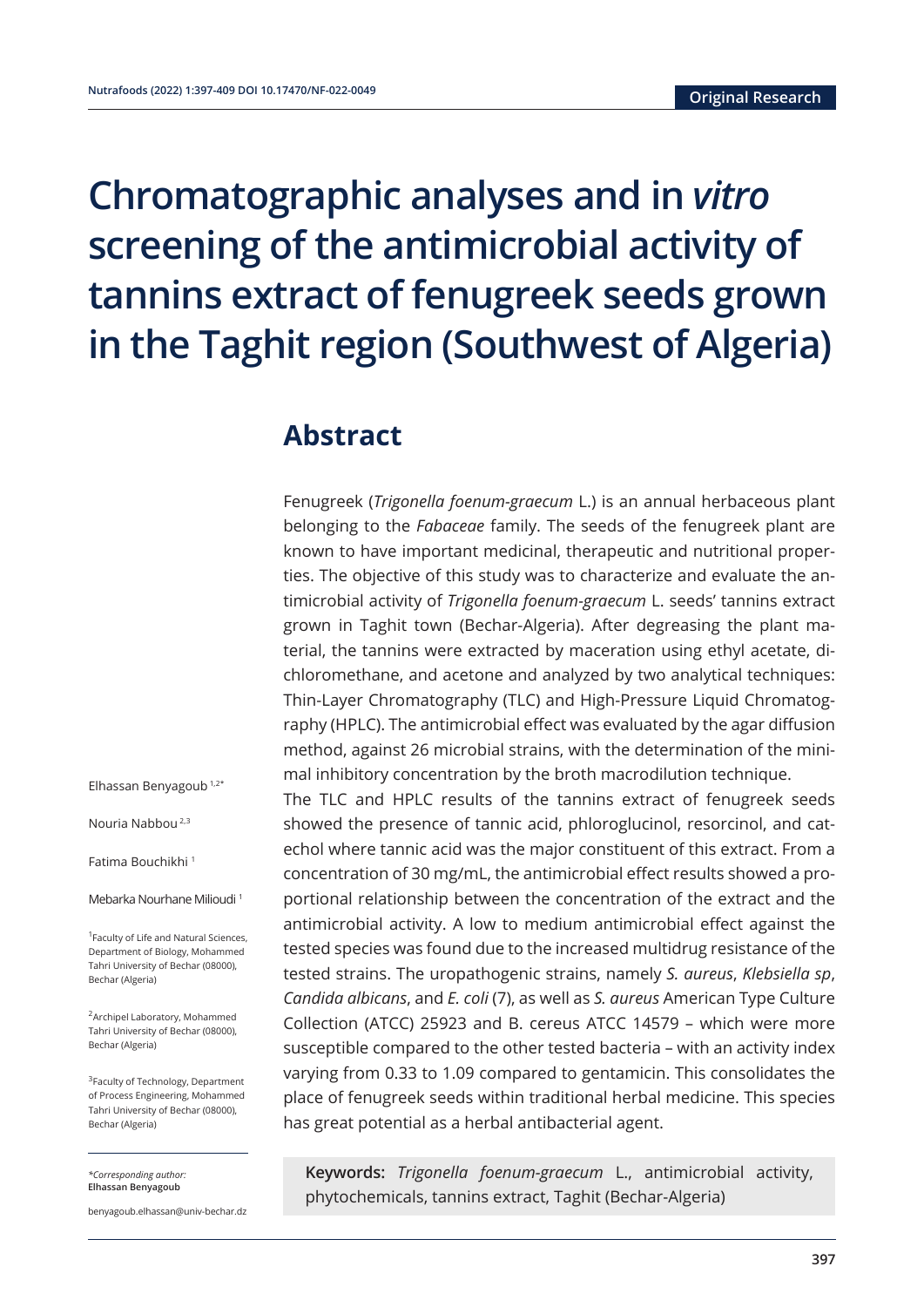### **Introduction**

Since ancient times, people have used plants for food. But additional plant benefits were also discovered, particularly the power of healing [1]. Indeed, the plants used in traditional pharmacopeia are real factories that produce biologically active natural substances including secondary metabolites. The protective effects of medicinal and aromatic plants against various diseases have been attributed to the presence of phytochemicals, including polyphenols, which can be considered as the most abundant plant secondary metabolite. Phytochemicals are a very important class of molecules and are known for their numerous biological activities, such as antiviral, anti-inflammatory, antioxidant, anticancer and other beneficial effects  $[2, 3]$ .

Fenugreek (*Trigonella foenum-graecum* L.) is an ancient medicinal and aromatic plant. The seeds are widely used in traditional medicine in many countries to fight various pathologies [4]. They have extraordinary and promising therapeutic properties (antitumoral, hypoglycemic, anti-inflammatory, hypocholesterolemia, and antioxidant) [5, 6]. To highlight the medicinal and aromatic qualities of this plant, the present study aimed to characterize tannins extracted from fenugreek seeds grown in Taghit, and to assess their antimicrobial power against some uropathogenic and bacterial reference strains.

### **Materials and methods**

All chemicals used for the analytical procedures were of an analytical grade or the highest available purity. Chemicals and suppliers were from Liofilchem Diagnostici, Italy, Sigma-Aldrich, India, and Sigma-Aldrich, Mexico.

The bacterial reference strains ATCC were obtained from the Teaching Hospital Centre of Oran, Algeria. This study was carried out at Mohammed Tahri University of Bechar, Algeria.

### **Plant material Preparation of plant material**

*T. foenum-graecum* L. seeds were collected in autumn (2021) in the region of Taghit-Bechar (south-west of Algeria). The plant material was dried at room temperature to preserve the integrity of the molecules as much as possible. After drying, the seeds were ground into a powder and carefully stored in a dry place for subsequent analysis (**Fig. 1**).



**Figure 1** Seeds of *Trigonella foenum-graecum* L. (Original, 2021) **(a)** Intact fenugreek seeds; **(b)** Powdered fenugreek seeds

### **Defatting process of plant material**

This process was carried out by refluxing the hexane in the Soxhlet apparatus to degrease the plant material according to the method described by El-Hela *et al* (2016) [7] and Benyagoub et al (2020a) [8].

### **Extraction of selective extracts**

The extraction of tannins extract of *T. foenum-graecum* L. seeds was carried out by the methods described by Benyagoub *et al* (2020a) [8], and Lin *et al*  $(2006)^{[9]}$ .

#### **Extraction yield**

The dry extract yield was determined according to the following formula<sup>[10]</sup>:

$$
Y(\%) = \frac{W}{W_0} \times 100
$$

#### Where:

**Y (%)**: Extraction yield expressed in (%) **W**: Weight in (g) of the obtained dry extract W<sub>0</sub>: Weight in (g) of the plant material (test sample)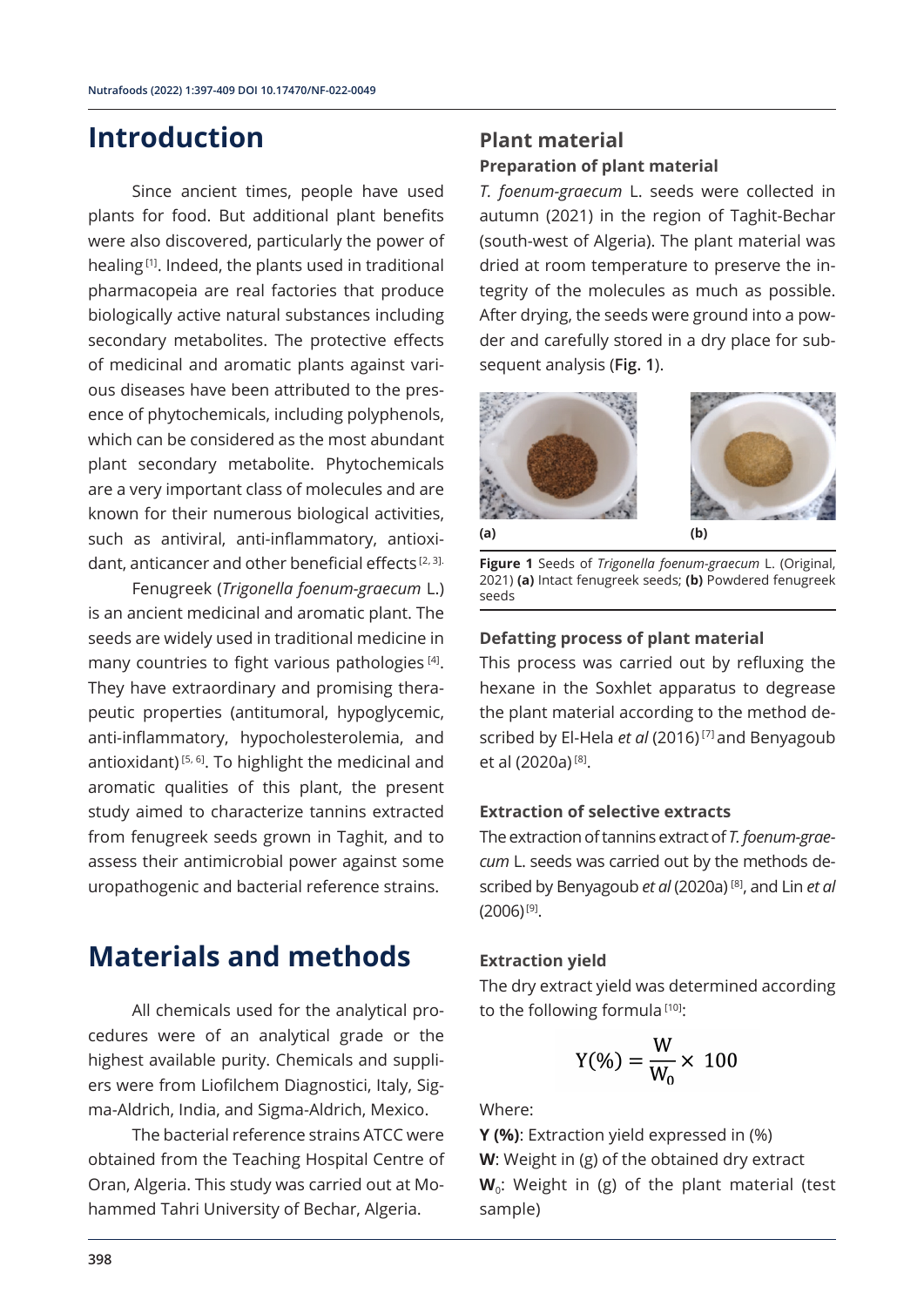### **Chromatographic analysis of fenugreek seeds' tannins extract**

**Qualitative analysis by TLC**

Thin-layer chromatography (TLC) is a valuable tool for phytochemistry analysis. In this study, we used silica gel TLC plates of size 20×20 cm (Merck) to characterize qualitatively the constituents of tannins' extract (**Fig. 2**) [11].



**Figure 2** Qualitative analysis of tannins' extract by TLC technique (Original, 2021)

The choice of mobile phase was as follows:

- 1. Toluene/ethyl acetate/formic acid (5/4/1)
- 2. Acetic acid/distilled water (0.44/6.56)
- 3. Chloroform/methanol/acetic acid (9/1/0.1)
- 4. Acetone/toluene/formic acid (3/3/1)

The TLC plate was sprayed with the methanolic solution of aluminum chloride (AlCl<sub>2</sub>) at 2%. The fluorescent spots under the UV light (254 nm) made it possible to calculate the frontal ratio. However, the revelation of polyphenols was based on the spot colouration, the chromatographic behavior 'retention factors' (R<sub>f</sub>), and fluorescence under UV light [12, 13].

### **Quantitative analysis by HPLC**

High-pressure liquid chromatography (HPLC) was carried out using Shimadzu LC 20-A system type HPLC chromatograph equipped with a vacuum degasser, PerkinElmer (Norwalk, CT, USA), a 200 LC Shimadzu® LC 20 AD pump (Kyoto, Japan), and an injector with a 20 µL Rheodyne 1907 sample loop. A Shimadzu SPD-20 A UV-visible detector (Kyoto, Japan). The tannins extract was dissolved in methanol at a concentration of 600 µg/mL. The operating conditions of the column are given in **Table 1**.

**Table 1** HPLC experimental conditions

| Value                                         |
|-----------------------------------------------|
| C <sub>18</sub>                               |
| $20 \mu L$                                    |
| 1 mL/min                                      |
| Methanol/Acetic acid 1%<br>(in gradient mode) |
| $\lambda$ = 280 nm                            |
| 25 min                                        |
|                                               |

### **Biological material Origin of bacterial strains**

A total of 26 microbial strains were tested, five of them (*Escherichia coli* ATCC 25922, *Pseudomonas aeruginosa* ATCC 27853, *Staphylococcus aureus* ATCC 25923, *Bacillus cereus* ATCC 14579, *Enterococcus faecalis* ATCC 29212) were reference bacterial strains. The other microbial strains were uropathogenic ones from urine samples, isolated using the following culture media: Hektoen agar, and Salmonella Shigella agar for Gram-negative bacteria (*E. coli*, *Pseudomonas sp*, *Klebsiella sp*, *Proteus sp*, *Shigella sp* and *Provedencia sp*), and Chapman agar for Gram-positive bacteria (*Staphylococcus sp*), and Sabouraud-chloramphenicol agar for the fungal species *Candida albicans*. The pure isolates were stored in a suitable storage medium based on 10% glycerol as a cryo-protective agent in Eppendorf tubes at -20°C. The uropathogenic isolates were non-repetitive (single sample per patient).

### **Microbial identification**

Pure uropathogenic isolates underwent a series of identification tests according to standard microbiological methods [14, 15].

### **Antimicrobial test**

### **Preparation of the bacterial inoculum**

A colony of a pure and young culture of 18 to 24 hours on nutrient agar was taken and placed in a tube containing sterile physiological water,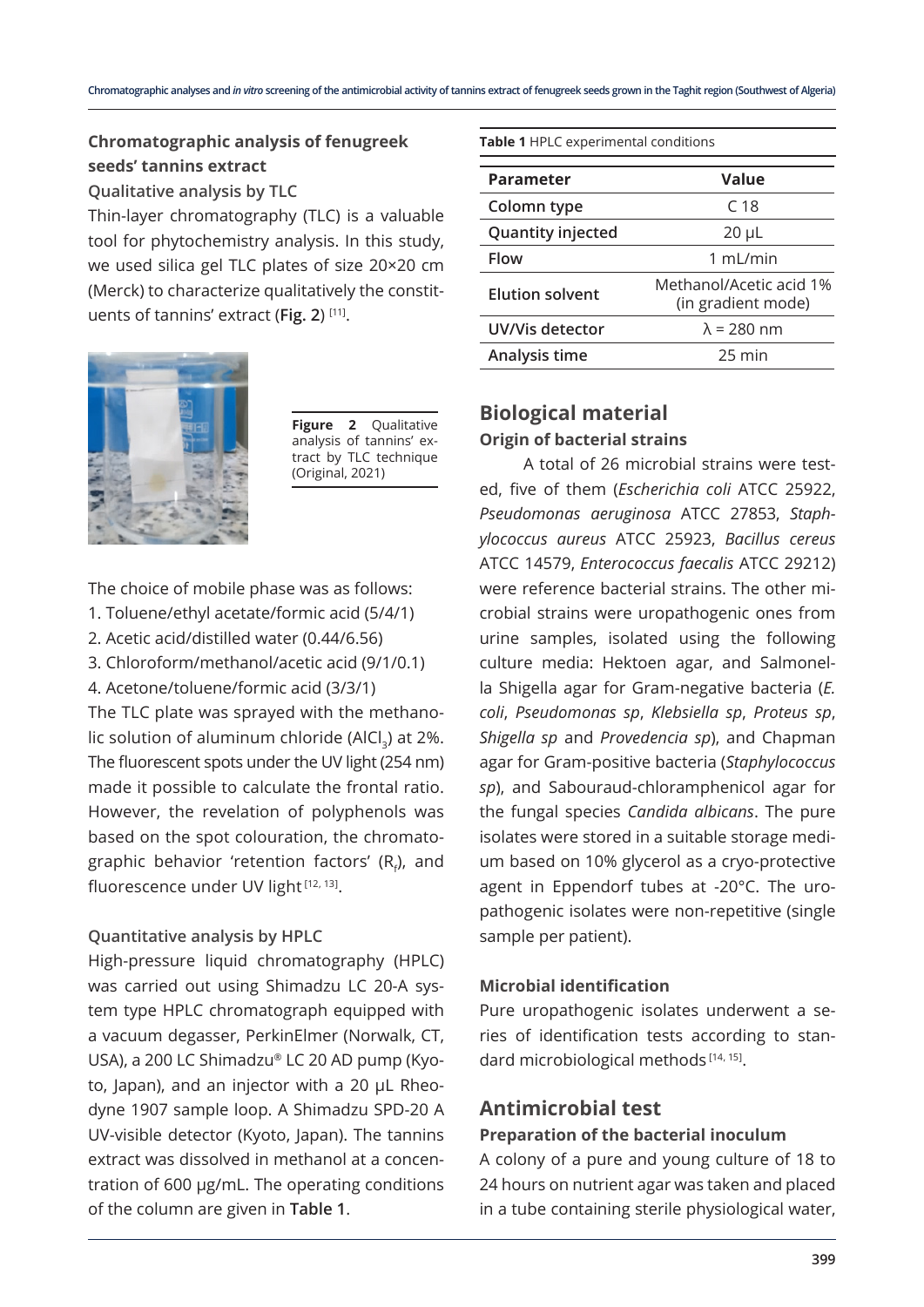where the density of the inoculum was adjusted to 0.5 MacFarland.

#### **Antibiotic susceptibility test**

The multidrug resistance profile of the isolated strains was determined by the diffusion method on agar medium (disc method). The Antibiotic Susceptibility Test (AST) consisted of using different antibiotic discs placed at equal distances on the surface of Mueller-Hinton agar that had been previously inoculated by the tested strain. After incubation of Petri dishes at 37°C for 18 to 24 hours, the diameter of the zone of inhibition was measured and then interpreted into susceptible (S), intermediate (I), or resistant (R) according to the recommendations given by the Clinical and Laboratory Standards Institute (CLSI)<sup>[16]</sup>.

#### **Antibacterial effect of tannins extract**

A series of tannins extract concentrations were prepared with 1/10 DMSO diluent (Dimethyl sulphoxide) as follows: 10, 30, 40, 50, 60, 70, 90, and 100 mg/mL. The antibacterial effect was carried out using the wells' diffusion method, which consists of pouring a volume of 10 μL of the tannins extract in a well of a 6 mm diameter confined using a sterile Pasteur pipette.

The result was expressed by measuring the diameter of the zone of inhibition produced around the wells after incubation of Petri dishes at 37°C for 18 to 24 hours [17, 18].

#### **Determination of the activity index**

The zones of inhibition were measured and compared to the standard reference antibiotic where the Activity Index (AI) of tannins extract was calculated as follows<sup>[19, 4]</sup>:

### Inhibition zone of the sample Inhibition zone of the standard reference antibiotic

#### **Statistical analysis of data**

The different analyzes were carried out three times to confirm the results obtained, where the mean value was used for each parameter, on which the graphical presentation in the form of a histogram was plotted using the Origin Lab software (2018).

### **Results**

### **Yield of tannins extraction**

The extraction process of tannins of *T. foenum-graecum* L. seeds showed an average yield extraction equal to 0.113±0.0094%. **Fig. 3** shows the result of three tannins extraction trials.



**Figure 3** Yield extraction of tannins of *T. foenum-graecum* L. seeds

### **Chromatographic analysis of tannins extract**

### **Qualitative analysis by TLC**

The qualitative analysis of the tannins extract using different elution systems made it possible to calculate the frontal ratio (Rf) of the chemical species given in **Table 2**.

Four brown spots were obtained by different elution systems varying from 0.05 to 0.94. The colour changed from brown to pale yellow, to yellow, and then to green. These different colours confirm the nature of the tannic compounds. The comparison between the obtained frontal ratios of the tannic compounds and those of some references cited in the literature (which used the same elution systems) indicates the presence of tannic acid, phloroglucinol, resorcinol, and catechol.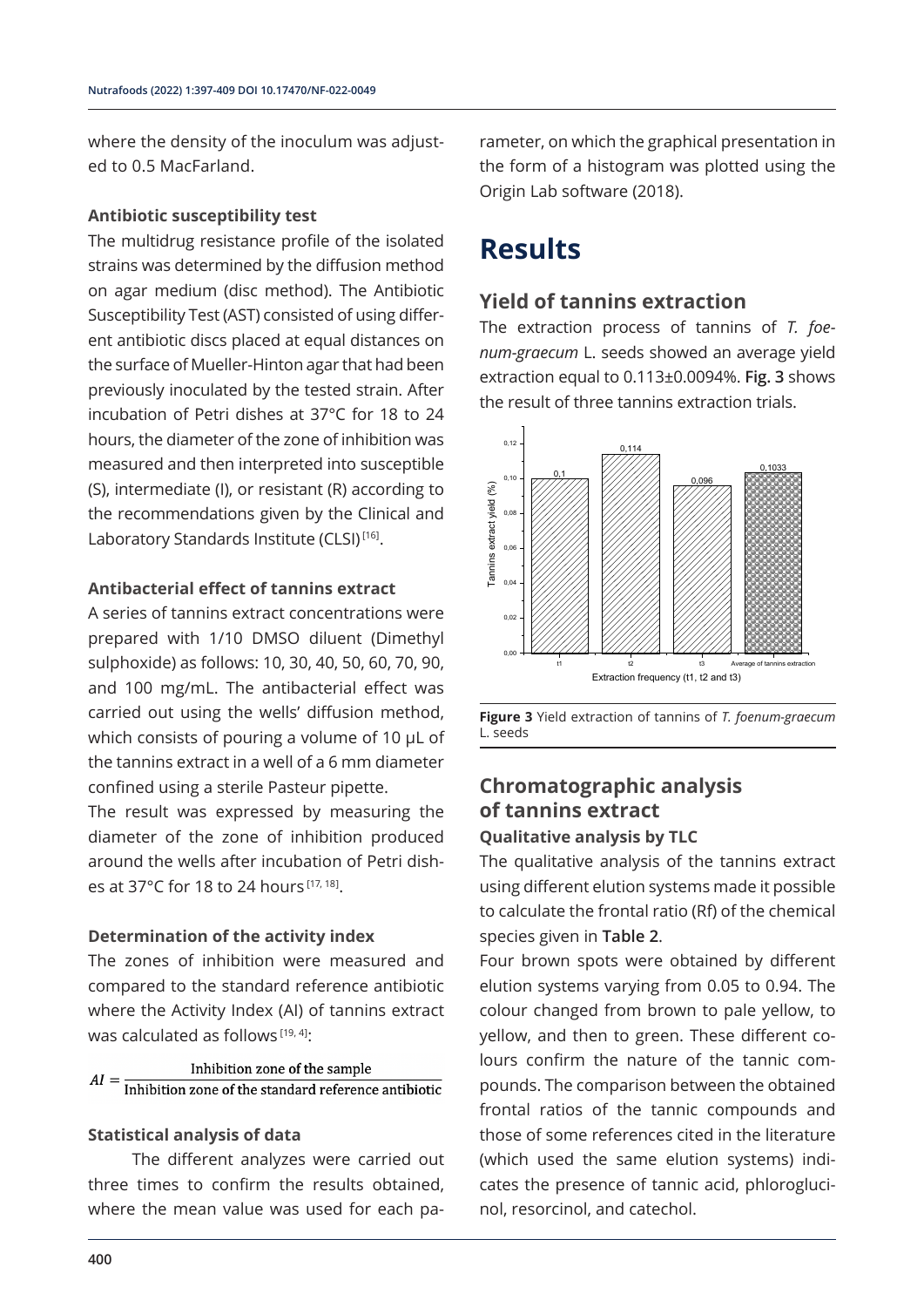| Elution<br>system<br>(v/v/v)                  | Number<br>of spots | ∝    | ompound:<br>standard | References                       |  |  |
|-----------------------------------------------|--------------------|------|----------------------|----------------------------------|--|--|
|                                               |                    | 0.44 |                      |                                  |  |  |
| Toluene/ethyl<br>acetate/                     |                    | 0.5  |                      | Sharma                           |  |  |
| formic acid                                   | 05                 | 0.56 | Tannic acid          |                                  |  |  |
| (5/4/1)                                       |                    | 0.62 |                      | $et al$ <sup>[20]</sup>          |  |  |
|                                               |                    | 0.94 |                      |                                  |  |  |
|                                               |                    | 0.47 | Tannic acid          |                                  |  |  |
| Acetic acid<br>distilled water<br>(0.44/6.56) | 02                 | 0.73 | Catechol             | Elgailani<br>and Ishak<br>$[21]$ |  |  |
|                                               |                    | 0.05 | Phloroglucinol       |                                  |  |  |
| Chloroform/<br>methanol/                      |                    | 0.27 | Resorcinol           | Sharma                           |  |  |
| acetic acid<br>(9/1/0, 1)                     | 03                 | 0.42 | Catechol             | $et al$ <sup>[22]</sup>          |  |  |
|                                               |                    | 0.52 | Tannic acid          |                                  |  |  |
| Acetone/toluene/                              |                    | 0.66 | Phloroglucinol       | Kholkhal                         |  |  |
| formic acid                                   | 04                 | 0.74 | Resorcinol           | $[23]$                           |  |  |
| (3/3/1)                                       |                    | 0.76 | Catechol             |                                  |  |  |

**Table 2** TLC analysis of *T. foenum-graecum* L. seeds' tannins extract

#### **Quantitative analysis by HPLC**

The HPLC chromatogram shown in **Fig. 4** and **Table 3** revealed compounds characterized by their peaks and retention times in the spectrum of the studied tannins extract. The chromatogram revealed three peaks between 2,471 and 3,635 min; the highest one described a retention time of 2,471 min.



**Figure 4** HPLC chromatogram of fenugreek seeds' tannins extract

| Peak         | Retention<br>time (min) | Capacity<br>factor (k) | Percentage<br>(%) | $\mathop{\mathrm{Componnds}}\limits_{[24]}$ | $[24]$<br>time (min)<br>Retention |
|--------------|-------------------------|------------------------|-------------------|---------------------------------------------|-----------------------------------|
| 1            | 2,583                   | 2,369                  | 54,299            | Tannic acid                                 | 2,477                             |
| $\mathbf{2}$ | 2,743                   | 3,187                  | 18,033            | Phloroglu-<br>cinol                         | 2,607                             |
| 3            | 3,161                   | 4,119                  | 18,570            | Resorcinol                                  | 3,105                             |
| 4            | 3,635                   | 4,719                  | 6,265             | Catechol                                    | 3,600                             |

**Table 3** HPLC results of fenugreek seeds' tannins extract.

### **Isolation and identification of microbial strains**

We were able to isolate 21 microbial uropathogenic strains: the species *E. coli*, *Staphylococcus aureus*, *Klebsiella sp*, Proteus mirabilis, *Provedencia sp*, *Shigella sp*, *Pseudomonas aeruginosa*, and the fungal species *Candida albicans*.

### **Antibiotic susceptibility test**

The antibiotic susceptibility test (AST) results of the isolated strains showed multidrug resistance of *Escherichia coli* species against ampicillin, imipenem, ceftazidime, ciprofloxacin, and amoxicillin+clavulanic acid. While *S. aureus* (1) and *S. aureus* ATCC 25923 strains were resistant to penicillin, oxacillin, cefoxitin, tetracycline, and cotrimoxazole (**Table 4**). However, some antibiotics that belong to aminoglycosides, carbapenems, and phenolics retained an effective antibacterial action (**Fig. 5**).

### **Antimicrobial test of tannins extract**

The obtained results are shown in **Table 5**, **Table 6** and **Fig. 6**. The antimicrobial effect was switched from low to average action where the tested bacterial reference strains were more susceptible compared to the isolated uropathogenic strains which were multidrug-resistant. However, the Minimal Inhibitory Concentration (MIC) value varied from 30 to 100 mg/ mL depending on the tested strain (**Table 7**).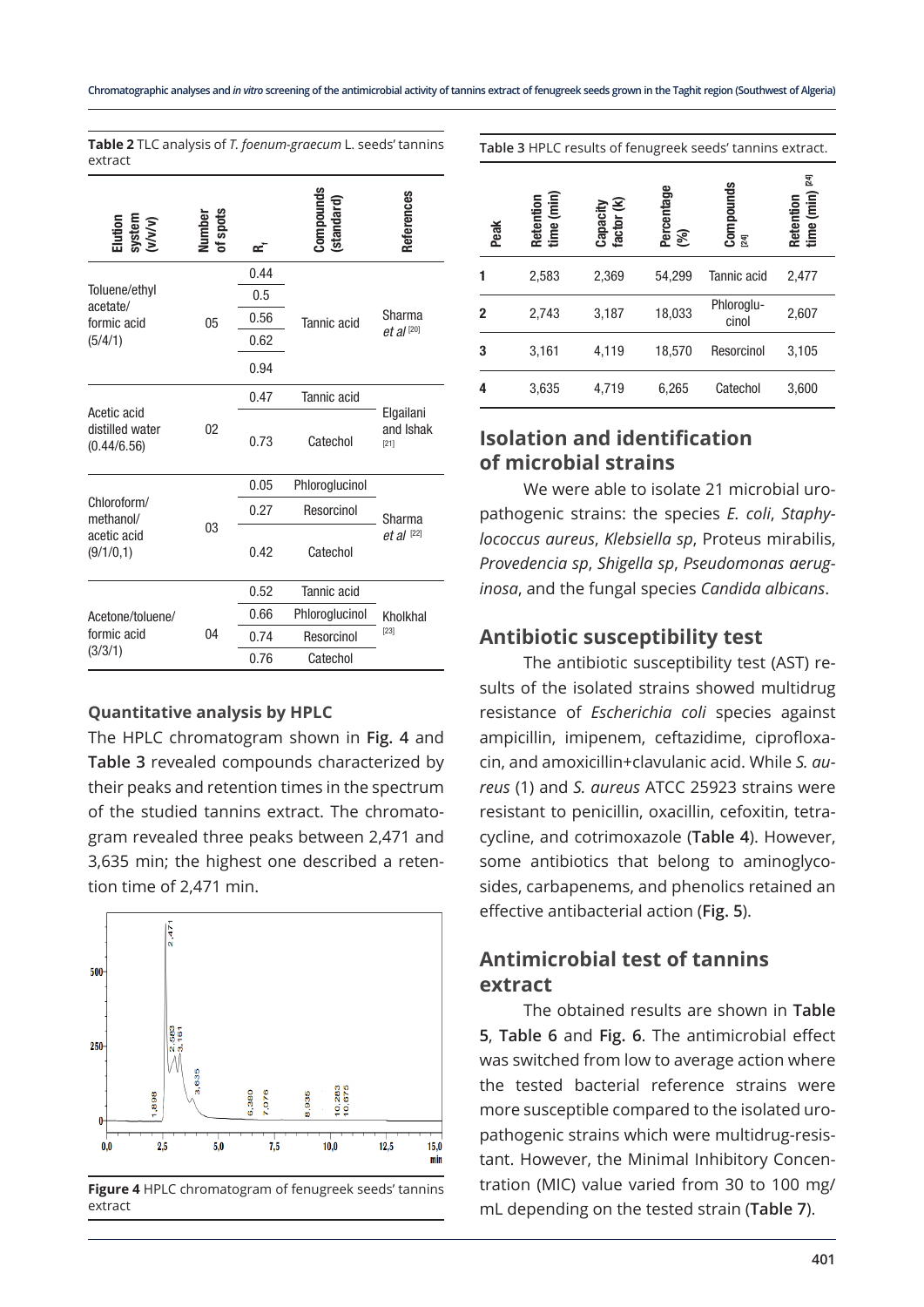**Table 4** Multidrug-resistant profiles of the tested uropathogenic agents and bacterial reference strains

| <b>Bacterial strains</b>           | <b>Antibiotics</b>                                                             |
|------------------------------------|--------------------------------------------------------------------------------|
| E. coli (1)                        | IPM-CAZ-AMC-AM-CS-CIP and susceptible to SXT-C-CN-AK                           |
| E. coli (2)                        | IPM-CAZ-AMC-AM-CS-CIP and susceptible to SXT-C-CN-AK                           |
| $E.$ coli (3)                      | IPM-CAZ-AMC-AM-SXT-CS and susceptible to C-CN-CIP-AK                           |
| E. coli (4)                        | IPM-CAZ-AMC-AM-SXT-C-CS and susceptible to CN-CIP-AK                           |
| E. coli (5)                        | IPM-CAZ-AMC-AM-CS and susceptible to SXT-C-CN-CIP-AK                           |
| E. coli (6)                        | IPM-CAZ-AMC-AM-CS and susceptible to SXT-C-CN-CIP-AK                           |
| E. coli (7)                        | IPM-CAZ-AMC-AM-SXT-CS and susceptible to C-CN-CIP-AK                           |
| E. coli (8)                        | IPM-CAZ-AMC-AM-CS and susceptible to SXT-C-CN-CIP-AK                           |
| E. coli (9)                        | IPM-CAZ-AMC-AM-SXT-CIP-CS and susceptible to C-CN-AK                           |
| <b>ESBL-producing E. coli (10)</b> | AMP-AMC-CZ-KF-FOX-CTX-CN-NA-CIP-CS-FOS-SXT-ATM-CAZ and susceptible to IPM-C-AK |
| <b>ESBL-producing E. coli (11)</b> | AMP-AMC-CZ-KF-FOX-CTX-CN-NA-CIP-CS-FOS-SXT-ATM-CAZ and susceptible to IPM-C-AK |
| Provedencia sp                     | IPM-AMC-AM-CIP-CS and susceptible to SXT-C- CN- AK                             |
| Shigella sp                        | IPM-CAZ-AMC-AM-SXT-C-CS and susceptible to CN-CIP-AK                           |
| Klebsiella sp (1)                  | IPM-CAZ-AMC-AM-SXT-CS-CIP-AK and susceptible to C-CN                           |
| Klebsiella sp (2)                  | IPM-CAZ-AMC-AM-SXT-CS-CIP and susceptible to C-CN-AK                           |
| Klebsiella sp (3)                  | AMP-AMC-CZ-KF-FOX-CS-FOS-SXT and susceptible to CTX-CIP-ATM-IPM-C-CN-AK-NA     |
| <b>Proteus mirabilis</b>           | AMP-CS and susceptible to AMC-CTX-CAZ-CIP-ATM-KF- CZ-SXT-FF-C-CN-AK-NA         |
| <b>Staphylococcus aureus (1)</b>   | Susceptible to C-RA-CN-VA-TE-OX-FOX-OFX-SXT                                    |
| Staphylococcus aureus (2)          | OX-FOX-RA-TE and susceptible to C-CN-VA-OFX-SXT                                |
| P. aeruginosa                      | IPM-CAZ-CIP and susceptible to CN-AK                                           |
| <b>E. coli ATCC 25922</b>          | IPM-AMP-AMC-CN-AK-CS and susceptible to SXT-C-FOS                              |
| P. aeruginosa ATCC 27853           | CAZ-CS and susceptible to IPM-CN-AK-OFX                                        |
| S. aureus ATCC 25923               | P-SXT-OX-FOX and susceptible to TE-OFX-CN-C                                    |
| <b>B. cereus ATCC 14579</b>        | IPM-AMP-AMC-AX-P and susceptible to AK-CN                                      |
| E. faecalis ATCC 29212             | IPM-AMP-AMC-AX-P and susceptible to TE-FOS-VA-AK-CN                            |

Amoxicillin-clavulanic acid (AMC 30μg), Cefoxitin (FOX 30µg), Cefotaxime (CTX 30µg), Ceftazidime (CAZ 30µg), Amikacin (AN 30µg), Gentamicin (CN 10μg), Imipenem (IPM 10µg), Nalidixic acid (NA 30µg), Ciprofloxacin (CIP 5μg), Trimethoprim/sulfamethoxazole (SXT 25μg), Aztreonam (ATM 30μg), Ampicillin (AMP 10μg), Cefazolin (CZ 30µg), Colistin (CS 10μg), Fosfomycin (FOS 50µg), Cephalothin (KF 30µg), Cefepime (FEP 30µg), Chloramphenicol (C 30μg), Penicillin (P 10µg), Oxacillin (OX 1µg), Tetracycline (TE 30µg), Ofloxacin (OFX 5µg), Rifampin (5µg), and Amoxicillin (AX 25µg).

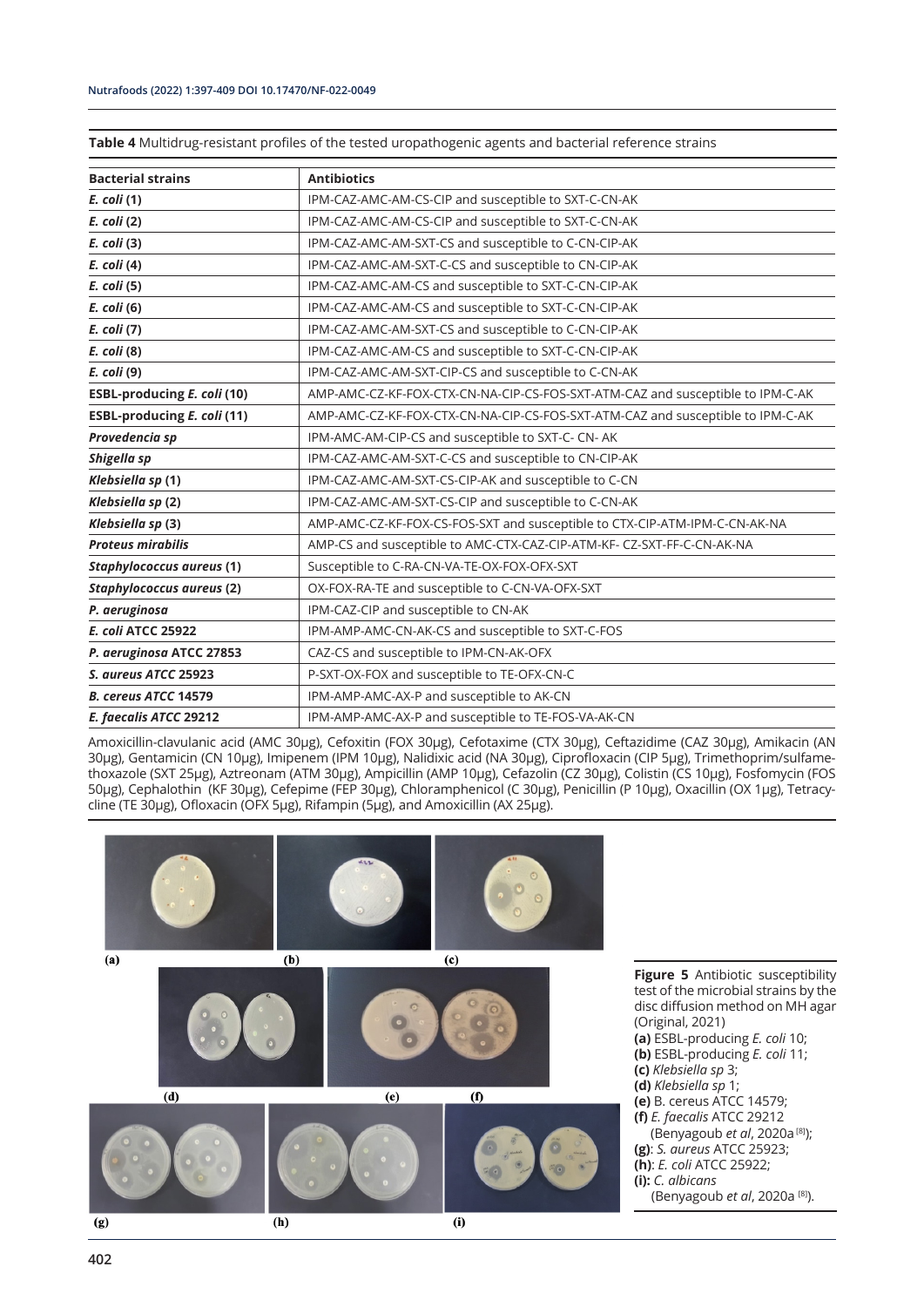**Table 5** Antibacterial effect of *Trigonella foenum-graecum* L. seeds' tannins extract against some microbial uropathogenic strains, expressed as zones of inhibition (diameter in mm)

|                             | <b>Tannins extract (mg/mL)</b> |      |    |    |    |    |    |     |
|-----------------------------|--------------------------------|------|----|----|----|----|----|-----|
| <b>Microbial strains</b>    | 10                             | 30   | 40 | 50 | 60 | 70 | 90 | 100 |
| E. coli (1)                 | 6                              | 6    | 6  | 6  | 6  | 6  | 6  | 6   |
| E. coli (2)                 | 6                              | 8    | 8  | 8  | 9  | 9  | 10 | 11  |
| E. coli (3)                 | 6                              | 6    | 6  | 6  | 6  | 7  | 8  | 8   |
| E. coli (4)                 | 6                              | 6    | 6  | 6  | 6  | 6  | 6  | 6   |
| E. coli (5)                 | 6                              | 6    | 6  | 6  |    | 8  | 9  | 10  |
| E. coli (6)                 | 6                              | 7    |    | 9  | 9  | 9  | 10 | 11  |
| E. coli (7)                 | 6                              | 6    | 6  | 6  | 9  | 10 | 10 | 11  |
| E. coli (8)                 | 6                              | 6    | 6  | 6  | 6  | 6  | 7  | 8   |
| E. coli (9)                 | 6                              | 6    | 6  | 6  | 6  | 6  |    | 8   |
| ESBL-producing E. coli (10) | 6                              | 6    | 6  | 6  | 6  | 6  | 6  | 6   |
| ESBL-producing E. coli (11) | 6                              | 6    | 6  | 6  | 6  | 6  | 6  | 6   |
| Provedencia sp              | 6                              | 6    | 6  | 7  | 8  | 9  | 10 | 11  |
| Shigella sp                 | 6                              | 7    | 7  | 7  | 8  | 8  | 8  | 12  |
| Klebsiella sp (1)           |                                | 8    | 8  | 9  | 9  | 10 | 10 | 11  |
| Klebsiella sp (2)           | 6                              | 6    | 7  | 8  | 8  | 10 | 11 | 13  |
| Klebsiella sp (3)           | 6                              | 6    | 6  | 6  | 6  | 6  | 6  | 6   |
| <b>Proteus mirabilis</b>    | 6                              | 6    | 6  | 7  | 7  | 7  | 8  | 8   |
| Staphylococcus aureus (1)   | 6                              | 9.25 | 11 | 11 | 12 | 13 | 14 | 17  |
| Staphylococcus aureus (2)   | 6                              | 8    | 9  | 9  | 10 | 11 | 12 | 14  |
| P. aeruginosa               | 6                              | 6    | 6  | 6  | 6  | 6  | 6  | 8   |
| Candida albicans            | 6                              | 7    | 8  | 8  | 9  | 9  | 10 | 12  |
| <b>E. coli ATCC 25922</b>   | 6                              | 8    | 9  | 10 | 11 | 11 | 12 | 12  |
| P. aeruginosa ATCC 27853    | 6                              | 6    | 8  | 9  | 9  | 10 | 10 | 11  |
| S. aureus ATCC 25923        | 6                              | 8.33 | 10 | 11 | 12 | 12 | 13 | 15  |
| B. cereus ATCC 14579        | 9                              | 11   | 12 | 13 | 13 | 14 | 14 | 15  |
| E. faecalis ATCC 29212      | 6                              | 6    | 6  | 6  | 7  | 10 | 10 | 11  |

**Table 6** AI of *Trigonella foenum-graecum* L. seeds' tannins extract against some microbial uropathogenic and bacterial reference strains

|                                               |      |                          |                          |                          |                          |        |                          |                          | ង ៤ ទី           |
|-----------------------------------------------|------|--------------------------|--------------------------|--------------------------|--------------------------|--------|--------------------------|--------------------------|------------------|
| <b>Microbial strains</b>                      | 10   | 30                       | 40                       | 50                       | 60                       | 70     | 90                       | 100                      | CN<br>(ZI in mm) |
| E. coli (1)                                   | ÷.   | $\sim$                   | $\sim$                   | $\overline{\phantom{a}}$ | ÷.                       | ٠      | $\overline{\phantom{a}}$ | $\overline{\phantom{a}}$ | 16               |
| E. coli (2)                                   |      | 0.5                      | 0.5                      | 0.5                      | 0.56                     | 0.56   | 0.62                     | 0.67                     | 16               |
| E. coli (3)                                   |      | L.                       | ٠                        | $\overline{\phantom{a}}$ | ٠                        | 0.41   | 0.47                     | 0.47                     | 17               |
| E. coli (4)                                   |      | L,                       | ٠                        | ٠                        | $\overline{\phantom{a}}$ | $\sim$ | ٠                        |                          | 16               |
| E. coli (5)                                   |      |                          | ÷.                       | ٠                        | 0.44                     | 0.5    | 0.56                     | 0.62                     | 16               |
| E. coli (6)                                   |      | 0.39                     | 0.39                     | 0.5                      | 0.5                      | 0.5    | 0.55                     | 0.61                     | 18               |
| E. coli (7)                                   |      | L,                       |                          | $\overline{\phantom{a}}$ | 0.56                     | 0.62   | 0.62                     | 0.69                     | 16               |
| E. coli (8)                                   |      | ÷.                       |                          |                          | ٠                        | ٠      | 0.41                     | 0.47                     | 17               |
| E. coli (9)                                   |      | ÷.                       |                          | ٠                        | ٠                        | ٠      | 0.37                     | 0.42                     | 19               |
| ESBL-producing E. coli (10)                   |      |                          |                          | ٠                        |                          | ÷      | ÷                        | ٠                        | 6                |
| ESBL-producing E. coli (11)                   |      |                          |                          | $\overline{\phantom{0}}$ | $\overline{\phantom{a}}$ | ٠      | $\overline{\phantom{a}}$ | ÷,                       | 6                |
| Provedencia sp                                |      |                          | $\overline{\phantom{a}}$ | 0.30                     | 0.34                     | 0.39   | 0.43                     | 0.48                     | 23               |
| Shigella sp                                   |      | 0.37                     | 0.37                     | 0.37                     | 0.42                     | 0.42   | 0.42                     | 0.63                     | 19               |
| Klebsiella sp (1)                             | 0.44 | 0.5                      | 0.5                      | 0.56                     | 0.56                     | 0.62   | 0.62                     | 0.69                     | 16               |
| Klebsiella sp (2)                             | Ξ.   | $\overline{\phantom{a}}$ | 0.39                     | 0.42                     | 0.42                     | 0.55   | 0.61                     | 0.72                     | 18               |
| Klebsiella sp (3)                             | 0.33 | 0.33                     | 0.33                     | 0.33                     | 0.33                     | 0.33   | 0.33                     | 0.33                     | 18               |
| <b>Proteus mirabilis</b>                      |      | $\blacksquare$           | $\overline{\phantom{a}}$ | 0.33                     | 0.33                     | 0.33   | 0.38                     | 0.38                     | 21               |
| Staphylococcus aureus (1)                     |      | 0.46                     | 0.55                     | 0.55                     | 0.6                      | 0.65   | 0.7                      | 0.85                     | 20               |
| Staphylococcus aureus (2)                     |      | 0.4                      | 0.45                     | 0.45                     | 0.5                      | 0.55   | 0.6                      | 0.7                      | 20               |
| P. aeruginosa                                 |      | ÷,                       | $\overline{\phantom{a}}$ |                          | $\overline{\phantom{a}}$ |        |                          | 0.47                     | 17               |
| Candida albicans                              |      | $\overline{\phantom{a}}$ | $\overline{\phantom{a}}$ | $\overline{\phantom{a}}$ | $\overline{\phantom{a}}$ | ٠      | $\overline{\phantom{a}}$ |                          | $\sim$           |
| <b>E. coli ATCC 25922</b>                     |      | 0.73                     | 0.81                     | 0.90                     | 1.0                      | 1.0    | 1.09                     | 1.09                     | 11               |
| P. aeruginosa ATCC 27853                      |      | $\overline{\phantom{a}}$ | 0.4                      | 0.45                     | 0.45                     | 0.5    | 0.5                      | 0.55                     | 20               |
| S. aureus ATCC 25923                          |      | 0.49                     | 0.59                     | 0.65                     | 0.7                      | 0.7    | 0.76                     | 0.88                     | 17               |
| B. cereus ATCC 14579                          | 0.47 | 0.58                     | 0.63                     | 0.68                     | 0.68                     | 0.74   | 0.74                     | 0.79                     | 19               |
| E. faecalis ATCC 29212                        |      |                          |                          |                          | 0.30                     | 0.43   | 0.43                     | 0.48                     | 23               |
| Gentamicin (CN 10µg); ZI: Zones of inhibition |      |                          |                          |                          |                          |        |                          |                          |                  |

#### **Tannins extract (mg/mL)**

#### andard<br>ference<br>tibiotic **reference antibiotic Standard**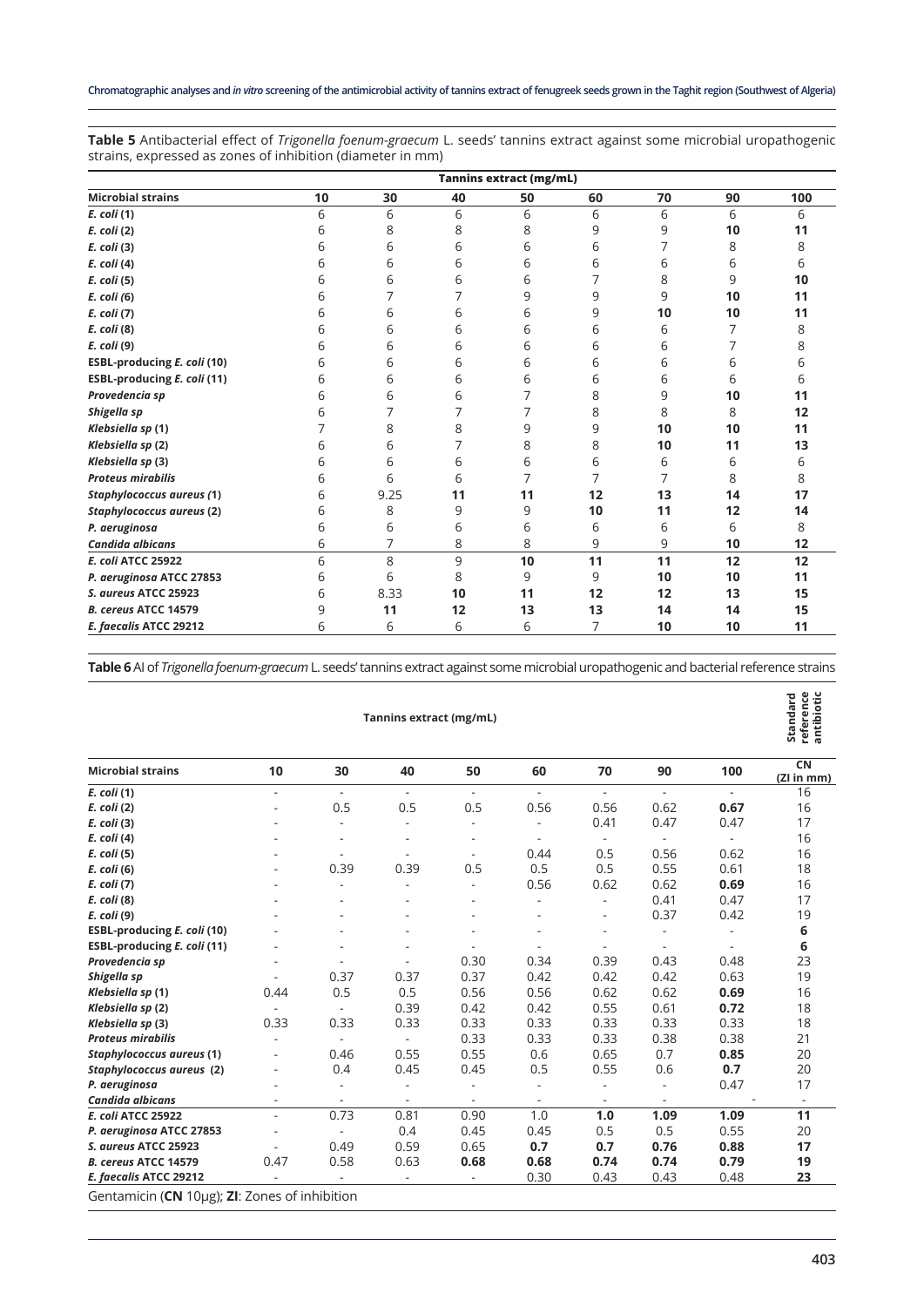**Table 7** Minimum inhibitory concentrations of *T. foenum-graecum* L seeds' tannins extract

| <b>Microbial strains</b>                      | MIC (mg/mL) |
|-----------------------------------------------|-------------|
| Uropathogenic strains of <b>E. coli</b>       | $30 - 90$   |
| Provedencia sp                                | 50          |
| Shigella sp                                   | 30          |
| Uropathogenic strains of <b>Klebsiella sp</b> | $10 - 40$   |
| Proteus mirabilis                             | 50          |
| Uropathogenic strains of S. aureus            | $10 - 30$   |
| P. aeruginosa                                 | 100         |
| C. albicans                                   | 30          |
| E. coli ATCC 25922                            | 30          |
| P. aeruginosa ATCC 27853                      | 40          |
| S. aureus ATCC 25923                          | $10 - 30$   |
| B. cereus ATCC 14579                          | 10          |
| E. faecalis ATCC 29212                        | 60          |



 $(h)$ 

**Figure 6** Antimicrobial effect of fenugreek seeds' tannins extract on some uropathogenic agents and bacterial reference strains (Original, 2021)

**(a)** *B. cereus* ATCC 14579; **(b)** *S. aureus* 2; **(c)** S*. aureus* 1; **(d)**  *S. aureus* ATCC 25923; **(e)** *C. albicans*; **(f)** *E. coli* 2; **(g)** *Klebsiella sp* 1; **(h)** *P. aeruginosa*

### **Discussion**

Fenugreek (*T. foenum-graecum* L.) is a very old aromatic and medicinal plant. The seeds of this plant are widely used in traditional medicine, in many countries, to fight against various pathologies. They have extraordinary and promising therapeutic properties (antitumoral, hypoglycemic, anti-inflammatory, hypocholesterolemia and antioxidant) and are also used in the treatment of diabetes and neurological diseases such as Alzheimer's  $[5, 25, 26, 27, 28, 29]$ . To this end, this study assessed the antimicrobial activity of fenugreek seeds' tannins extract grown in Taghit-Bechar (South-West of Algeria).

The results of a previous study by Benyagoub *et al* (2021) [4] on the phytochemical composition of fenugreek seeds, showed that tannins, flavonoids, terpenoids, and saponins were the dominant compounds of the studied species. This corroborates with the reported results of the studies by Benziane et al (2019)<sup>[30]</sup>; Ammar and Mawahib (2014)<sup>[31]</sup>; Chidambaram et al (2015) [32], where the tannins are one of the dominant phytochemical groups, but Rahmani et al (2015)<sup>[33]</sup> noticed the absence of tannins. The tannins extraction yield result was lower than that given by Chidambaram et al (2015)<sup>[32]</sup> (0.103±0.02% versus 0.81±0.05%). According to the results of the study by Benziane et al (2019) <sup>[30]</sup>, the tannins extraction yield of the macerate of *T. foenum-graecum* was 8.69±0.02%. This was higher than the yield obtained by decoction (9.75±0.06%). The Indian species of *T. foenum-graecum* reveals tannins yields of 21.21±0.24; 11.43±0.54; 5.12±1.3; 2.32±1.32 and 1.43±0.56% for aqueous, ethanolic, methanolic, hexane and chloroform extracts, respectively [34].

Rahmani (2017)<sup>[35]</sup>, who studied the physiology and valourization of fodder and medicinal plants in Sidi Bel-Abbés province: Case of Fenugreek, recorded heterogeneity in the av-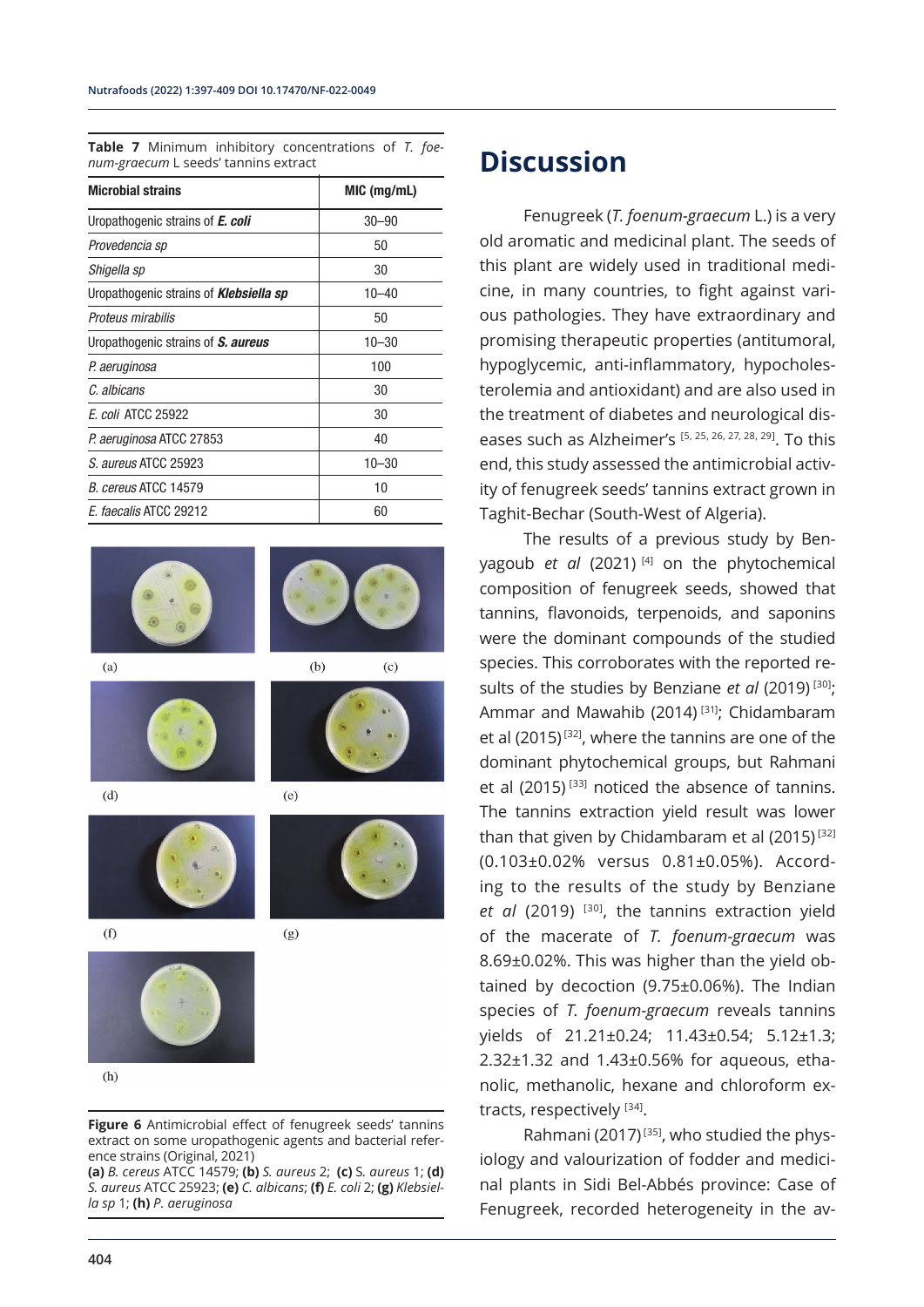erage concentrations of condensed tannins varying from 0.73 to 1.051 mg CE/g dry weight. These results were higher than the obtained results (an average value of 0.103 mg/g).

The extract yield depends on the geographical origin, the phenological, and the physiological stage of the plant. Also, important factors that can affect the phytochemical composition of fenugreek seeds is the variety of the grown fenugreek plant as well as environmental factors such as temperature and soil quality <sup>[36]</sup>. Experimental conditions in the laboratory, particularly the extraction methods (maceration, decoction, infusion, etc.) and the organic solvents used (water, methanol, acetones, etc.) are also factors. Therefore, the biological activities of fenugreek seeds may vary from one region to another.

According to the geographical and pedoclimatic data of the study region, the commune of Taghit is located in the northwestern part of the Sahara at 1050 km southwest of Algiers. The climate of Taghit is marked by parameters that strongly limit the distribution of vegetation: low precipitation – which is due to the scarcity of humid air masses; high temperature; large thermal amplitude. The soil is characterized by its depletion in fine elements, driven by the wind on the surface. Its sandy-silt texture is often enriched with salts and limestone or gypsum<sup>[37]</sup>.

The nutrients available in soil have a great influence on the production of phenols, particularly tannins, in many species. Nitrogen fertilization reduces the tannin content found in vegetables by one-fifth; and the reduction in soil nutrients leads to increased production of secondary compounds<sup>[38]</sup>.

The TLC and HPLC results of *T. foenum-graecum* L. seeds' tannins extract showed the presence of tannic acid, phloroglucinol, resorcinol, and catechol; tannic acid was the main constituent. This validates the results obtained by Ammar and Mawahib (2014)<sup>[31]</sup>, which found the tannin extract of *T. foenum-graecum* L. seeds

to be rich in tannic acid.

The multidrug resistance pattern of the tested species corroborates the results given by Boukhemis and Boutersa (2015)<sup>[39]</sup> who reported the resistance of *E. coli* to amoxicillin, amoxicillin+clavulanic acid, *S. aureus* ticarcillin, and cefazolin, and agrees with data from Harrar (2012) [40] where *S. aureus* was susceptible to ciprofloxacin, fosfomycin, nalidixic acid and gentamicin. It also confirms our previous studies' results conducted in Bechar on the evolution of multidrug resistance of the uropathogenic strains [8, 10, 4, 41, 42].

The antimicrobial effect of the tannins extract varied from low to average action; *S. aureus* (1 and 2), *Klebisella sp*, *Candida albicans*, and *E. coli* (7) species, as well as the reference strains, *S. aureus* ATCC 25923 and *B. cereus* ATCC 14579 were the most susceptible to the effect of tannins extract among tested strains with zones of inhibition ranging from 9 mm to 15 mm, and an AI varying from 0.33 to 1.09 compared to gentamicin (Positive control).

These results are also in agreement with those given by Ben aissi (2018)<sup>[43]</sup> who highlighted the antibacterial activity of the aqueous extract of *T. foenum* against three bacterial strains and reported a very strong antibacterial effect against S*. aureus* and *Bacillus subtilis* with zones of inhibition ranging from 25 mm to 29.5 mm and 26 mm to 28.5 mm, respectively, but at high concentrations (200 mg/mL, 600 mg/mL and 900 mg/mL). However, no antibacterial effect was reported towards *E. coli*. This supports the present results where the antibacterial effect against *E. coli* species was qualified as weak in comparison to our previous studies' results on the aqueous extracts obtained by infusion and decoction, as well as the two fractions of flavonoids (n-butanolic and ethyl acetate) of fenugreek seeds grown in the same study region<sup>[4]</sup>.

Our results showed high antibacterial activity against Gram-positive bacteria. The most susceptible strains to the tannins extract were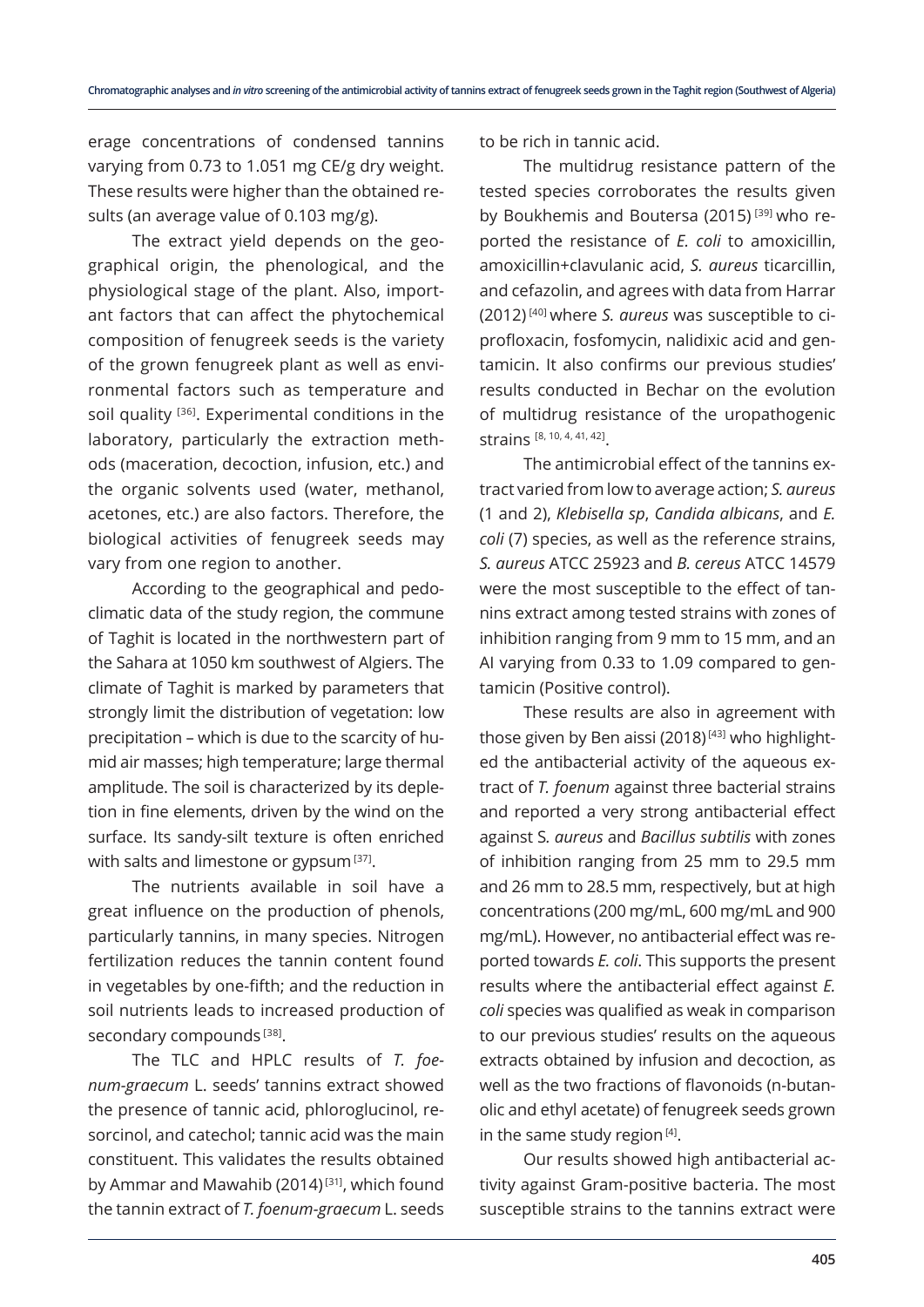*Bacillus cereus* ATCC 14573, followed by the reference bacterial strains and the isolated uropathogenic strains: S. aureus, then C. albicans, and *E. coli* ATCC 25922, *E. faecalis* ATCC 29212, *Klebsiella sp*p, C. albicans, *Shigella sp*, *Provedencia sp*, *Proteus mirabilis*, and *P. aeruginosa*, in that order. However, ESBL-producing *E. coli* (10 and 11), as uropathogenic strains, were resistant to the tannins extract within the limits of the tested concentrations.

Most of the research supports the idea that the main site of action of phenolic substances is the bacterial cytoplasmic membrane they can disintegrate. The membrane is destructured to become more permeable to ions. Cell membrane injury can also promote a decrease in membrane potential<sup>[44]</sup>.

The antimicrobial activity of the tested fraction showed medium to no effect; this implies that the antimicrobial activity demonstrated in our previous studies<sup>[4]</sup> with crude extracts was probably due to a synergistic action of two or more phytochemical compounds [45]. Also, the variation in the composition and the microbial activity of this extract could be linked to the used part of the plant: seeds, leaves, stems, or roots. Moreover, according to Settar and Takesrit (2017) [46], the method used for the assessment of antimicrobial activity influences the results, whereas the agar well diffusion method that was conducted in this study, gave better results compared to the disk diffusion method.

According to Gupta *et al* (2012) [24], most flavonoid compounds exhibit antipyretic, analgesic, anti-inflammatory, anti-arthritic, antioxidant, and immunomodulatory properties. The biological activity of flavonoid compounds may be due to the presence of gallic acid, ellagic acid, quercetin, tannic acid, vanillin, resorcinol, catechin, etc. The structure of tannins within each group further varies with their degree of hydroxylation, conjugation with sugars or phenolic acids, or their degree of polymerization, which allows them to form insoluble complexes with carbohydrates, proteins, and metal ions [47, 48, 49]. This reaction with proteins is the source of many biological effects of tannins.

### **Conclusions**

Medicinal plants remain a reliable source of bioactive compounds known for their therapeutic properties. This work focused on the assessment of the antimicrobial activity of fenugreek seeds' tannins extract; a plant widely used in traditional medicine in Algeria. A low tannins extraction yield is noted. The AST results show that most of the isolated uropathogenic species have a multidrug resistance character, and this is against at least three classes of antibiotics.

The qualitative study of the tannins extracts by TLC made it possible to isolate and identify four phytochemical compounds, of which tannic acid is the main compound. The antimicrobial activity of fenugreek seeds' tannins extract shows a relatively significant antimicrobial effect against the reference bacterial strains when compared to the isolated uropathogenic strains that were multidrug-resistant except *S. aureus* (1). The phenolic compounds present in the plant could be useful candidates for therapeutic purposes.

# **Funding**

This research did not receive any specific grant from funding agencies in the public, commercial, or not-for-profit sectors.

## **Author contributions**

Data gathering and idea for this study: EB; collection of fenugreek seeds: EB; extraction of tannins from fenugreek seeds: NN; FB; MNM; TLC and HPLC analysis: NN; FB; MN; isolation and identification of the uropathogenic strains: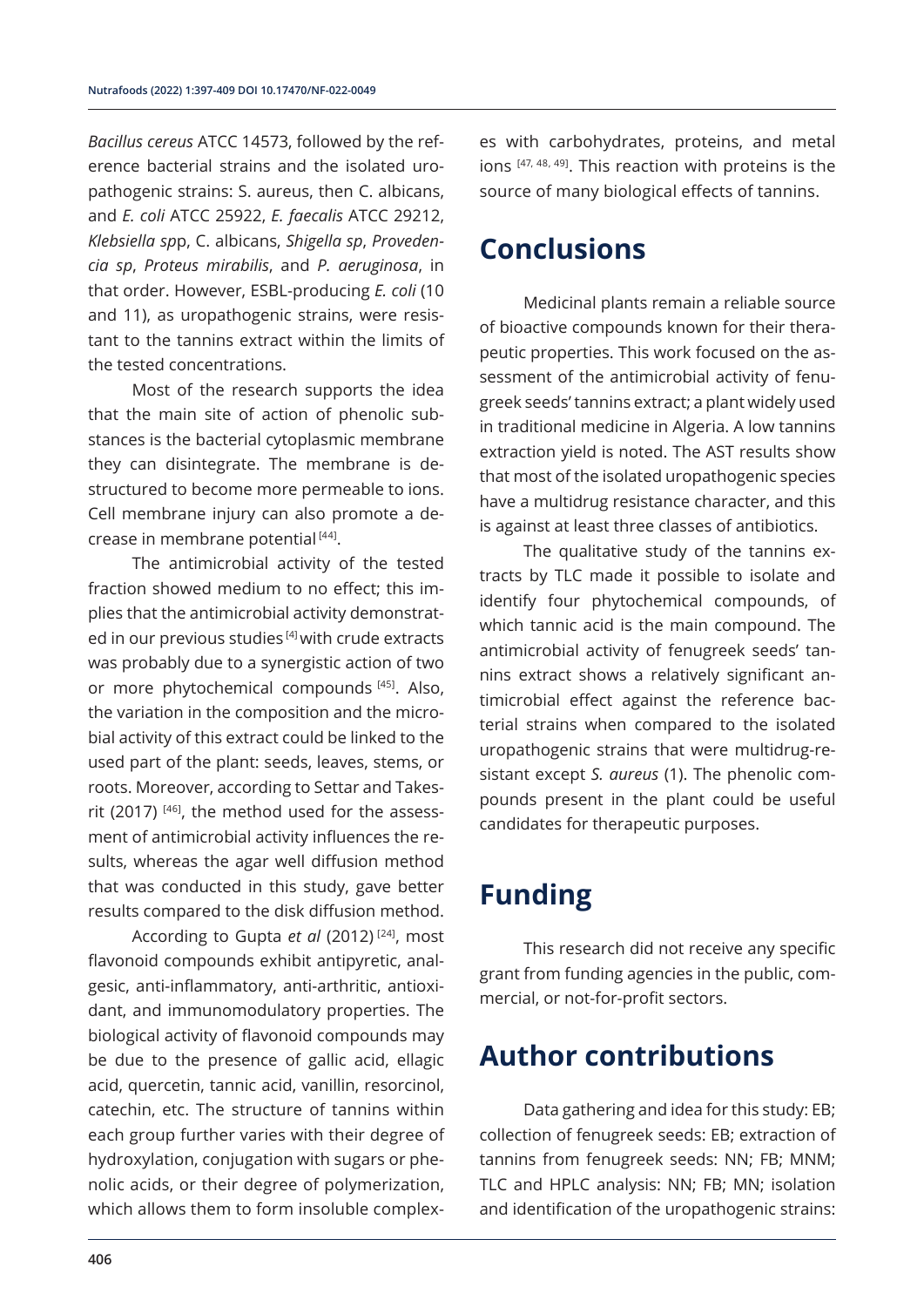EB; antibiotic susceptibility test and antimicrobial activity assay: EB; writing of original manuscript: EB; manuscript review: NN. All authors have read and approved the final manuscript.

The datasets used and/or analyzed during the current study are available from the corresponding author on request.

### **Conflict of interests**

The authors declare that they have no conflict of interest.

### **Acknowledgments**

Special thanks to Dr. Y. Khelf, Lecturer at the Department of Letters and Foreign Languages, English section, MT University of Bechar-Algeria, for reviewing the final version.

### **References**

- Pietroni P (1996) Manuel pratique des médecines douces [Practical manual of alternative medicine] Hachette edn, Paris, pp 144
- 2. Bahorun T (1997) Substances naturelles actives: La flore mauricienne, une source d'approvisionnement potentielle [Natural active substances: Mauritian flora, a potential supply source]. Mauritius edn, pp 133
- 3. Kurhekar JV (2016) Tannins antimicrobial chemical components. Int J Technol Sci 9(3):5–9
- 4. Benyagoub E, Nabbou N, Aguid A *et al* (2021) *In vitro* antibacterial activity of fenugreek seeds' phytoconstituents from Taghit region (Southwest of Algeria) against the bacterial strains responsible for UTI. Curr Bioact Compd 17(4):339–355
- 5. Kumar GP, Anand T, Singsit D *et al* (2013) Evaluation of antioxidant and anti-fatigue properties of *Trigonella foenum-graecum* L. in rats subjected to weight loaded forced swim test. Pharmacogn J 5(2):66–71
- 6. Rahmani M, Hamel L, Toumi-Benali F *et al* (2014) First optimization of temperature determination for germination of some fenugreek (*Trigonella foenumgraecum* L.) varieties grown in Western Algeria. Glob J Plant Ecophysiol 4(3):1–4
- 7. El-Hela AA, Abdelhady N.M, El-Hefnawy H.M *et al* (2016) Anti-inflammatory effect, antioxidant potentials and phytochemical investigation of *Crataegus sinaica* boiss. roots growing in Egypt. Eur J Pharm Med Res 3(11):128–137
- 8. Benyagoub E, Nabbou N, Dine A (2020a) Antimicrobial effect of Quercus robur L leaves selective extracts from Mezi mountain of Djeniene Bourezg (West of Algeria). Curr Bioact Compd 16(8):1181–1190
- 9. Lin YM, Liu JW, Xiang P *et al* (2006) Tannin dynamics of propagules and leaves of *Kandelia candel* and *Bruguiera gymnorrhiza* in the Jiulong River Estuary, Fujian-China. Biogeochemistry 78(3):343–359
- 10. Benyagoub E, Nabbou N, Boukhalkhel S, Dehini I (2020b) The *In vitro* evaluation of the antimicrobial activity of Quercus robur L. methanolic and aqueous leaves' extracts, from the Algerian high plateaus against some uro-pathogenic microbial strains. Phytother 18(5):262– 274
- 11. Matysik E, Wozniak A, Paduch R *et al* (2016) The new TLC method for separation and determination of multicomponent mixtures of plant extracts. J Anal Methods Chem 1813581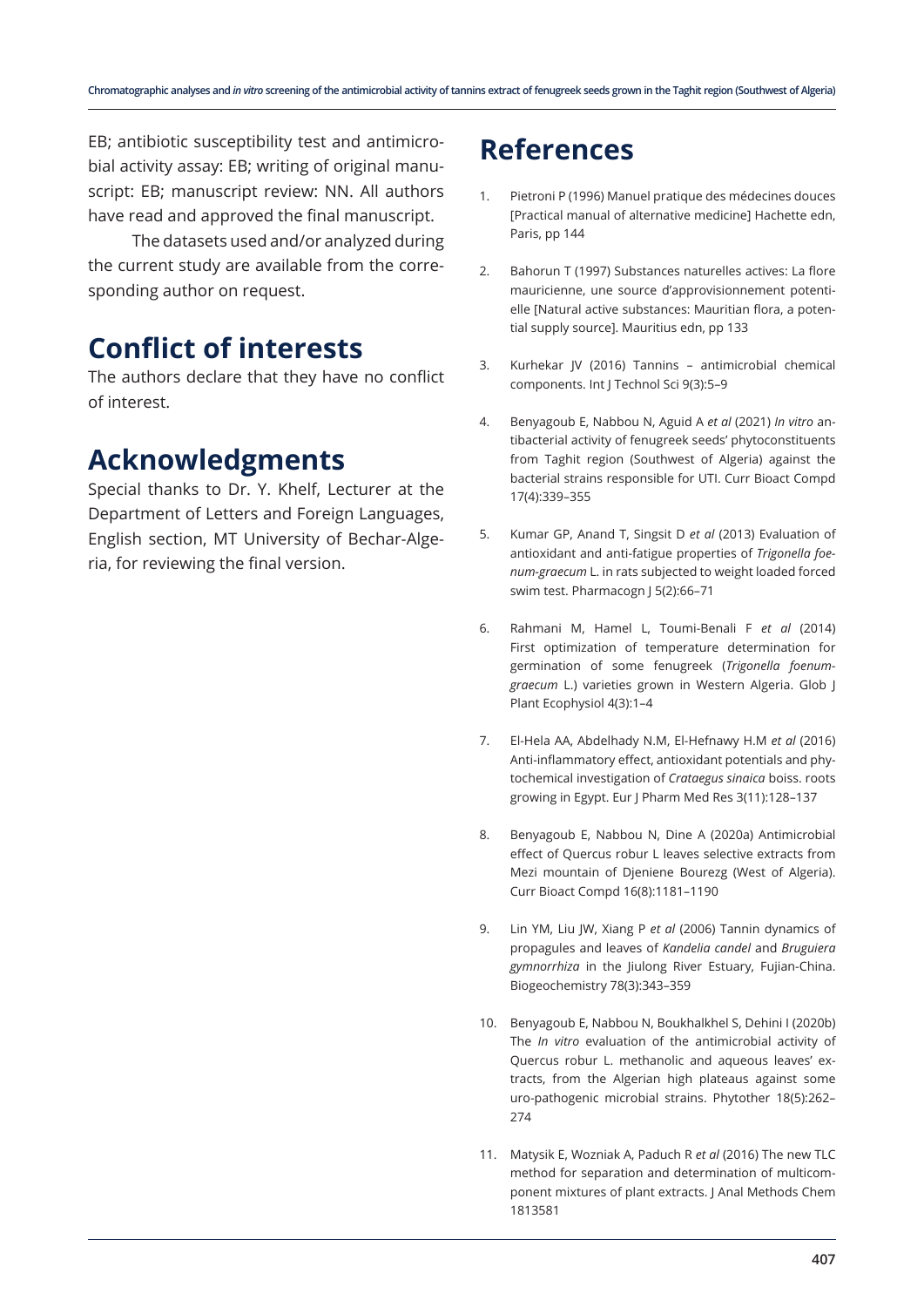- 12. Hamlat LN (2006) Flavonoïdes et acides phenoliques de *Pistacia lentiscus* [Flavonoids and phenolic acids of *Pistacia lentiscus*]. Magister's thesis, Kouba–Normal Higher School ENS, Algeria, pp 153
- 13. El Yahyaoui O, Ait Ouaaziz N, Guinda I *et al* (2017) Phytochemical screening and thin layer chromatography of two medicinal plants: *Adansonia digitate* (*Bombacaceae*) and *Acacia raddiana (Fabaceae)*. J Pharmacogn Phytochem 6(1):10–15
- 14. Tille MP (2018) Bailey & Scott's diagnostic microbiology, 14th edn. Elsevier, pp 1136
- 15. Benyagoub E, Benchaib SM, Zaalan A, Bendada F (2018) Prevalence and isolation of pathogenic strains responsible for some infections in Bechar's community (Southwest of Algeria): About 1458 cases. Bangladesh J Med Sci 19(3):404–413
- 16. Clinical and Laboratory Standards Institute (CLSI) (2018) Performance standards for antimicrobial disk susceptibility testing M100, 28th edn. CLSI, Wayne Pennsylvania, USA
- 17. Thabaut A, Durosoir JL (1979) L'antibiogramme: Méthodes classiques et méthodes autommatisées [Antibiogram: Conventional and automated methods]. Med Mal Infect 9(9):490–495
- 18. Balouiri M, Sadiki M, Ibnsouda Koraich S (2016) Methods for *In vitro* evaluating antimicrobial activity: A review. J Pharm Anal 6(2):71–79
- 19. Singariya P, Kumar P, Mourya KK (2011) In-vitro bio-efficacy of stem extracts of Ashwagandha against some pathogens. J Curr Pharma Res 8(1):25–30
- 20. Sharma A, Bhot M, Varghese J *et al* (2013) Separation and quantification of tannic acid in *Bryophyllum pinnatum*  (Lam.) Kurz. by High Performance Thin Layer Chromatography. Asian J Chem 25(16):9097–9100
- 21. Elgailani IEH, Ishak CY (2016) Methods for extraction and characterization of tannins from some Acacia species of Sudan. Pak J Anal Environ Chem 17(1):43–49
- 22. Sharma OP, Bhat TK, Singh B (1998) Thin-layer chromatography of gallic acid, methyl gallate, pyrogallol, phloroglucinol, catechol, resorcinol, hydroquinone, catechin, epicatechin, cinnamic acid, p-coumaric acid, ferulic acid and tannic acid. J Chromatogr A 822(1):167–171
- 23. Kholkhal F (2014) Étude phytochimique et activité antioxydante des extraits des composés phénoliques de *Thymus ciliatus ssp* coloratus et *ssp euciliatus* [Phytochemical study and antioxidant activity of phenolic extracts compounds from *Thymus ciliatus ssp* coloratus and *ssp euciliatus*]. PhD thesis, Abou Bekr Belkaid Tlemcen University, Algeria (Faculty of Biological Sciences), pp 141
- 24. Gupta M, Sasmal S, Majumdar S *et al* (2012) HPLC profiles of standard phenolic compounds present in medicinal plants. Int J Pharmacogn Phytochem Res 4(3):162–167
- 25. Miraldi E, Ferri S, Mostaghimi V (2001) Botanical drugs and preparations in the traditional medicine of West Azerbaijan (Iran). J Ethnopharmacol 75(2–3):77–87
- 26. Basch E, Ulbricht C, Kuo G *et al* (2003) Therapeutic applications of fenugreek. Altern Med Rev 8(1):20–27
- 27. Boughrara A (2016) Contribution à l'étude phytochimique et de l'activié antioxydante des extraits de *Trigonella foenum-graecum* [Contribution to the phytochemical study and the antioxidant activity of *Trigonella foenum-graecum* extracts]. Master's thesis, Abou Bekr Belkaid University of Tlemcen, Algeria (Faculty of Food and Nutrition), pp 35
- 28. Yadav UCS, Baquer NZ (2014) Pharmacological effects of *Trigonella foenum-graecum* L. in health and disease. Pharm Biol 52(2):243–54
- 29. Zameer S, Najmi AK, Vohora D, Akhtar M (2018) A review on therapeutic potentials of Trigonella foenum graecum (Fenugreek) and its chemical constituents in neurological disorders: Complementary roles to its hypolipidemic, hypoglycemic, and antioxidant potential. Nutr Neurosci 21(8):539–545
- 30. Benziane MNA, Acem K, Aggad H *et al* (2019) Phytochemistry, HPLC profile and antioxidant activity of aqueous extracts of fenugreek (Trigonella foenum graecum L.) seeds grown in arid zones of Algeria. Acta Sci Nat 6(2):71–87
- 31. Ammar MAA, Mawahib EME (2014) Antioxidant activity, total phenolic, flavonoid and tannin contents of callus and seeds extracts of fenugreek (*Trigonella foenum-graecum* L.). Int J Sci Res 3(10):1268–1272
- 32. Chidambaram V, Niraimathi L, Sudha V *et al* (2015) Spectrophotometric, HPTLC and GC-MS studies on selected spice extracts. Int J Pharm Pharm Sci 7(6):184–190
- 33. Rahmani M, Toumi-Benali F, Hamel L *et al* (2015) Aperçu ethnobotanique et phytopharmacologique sur *Trigonella foenum-graecum* L. [Ethnobotanical and phytopharmacological survey on *Trigonella foenum-graecum* L.]. Phytother 3:1–3
- 34. Yadav M, Lavania A, Tomar R *et al* (2010) Complementary and comparative study on hypoglycemic and antihyperglycemic activity of various extracts of *Eugenia jambolana* seed, *Momordica charantia* Fruits, Gymnema sylvestre, and Trigonella foenum graecum seeds in rats. Appl Biochem Biotechnol 160:2388–2400
- 35. Rahmani M (2017) Étude physiologique et valorisation des plantes fourragères et médicinales dans la wilaya de Sidi Bel-Abbés, Algérie occidentale: Cas de Fenugrec (*Trigonella foenum-graecum* L.) [Physiological study and